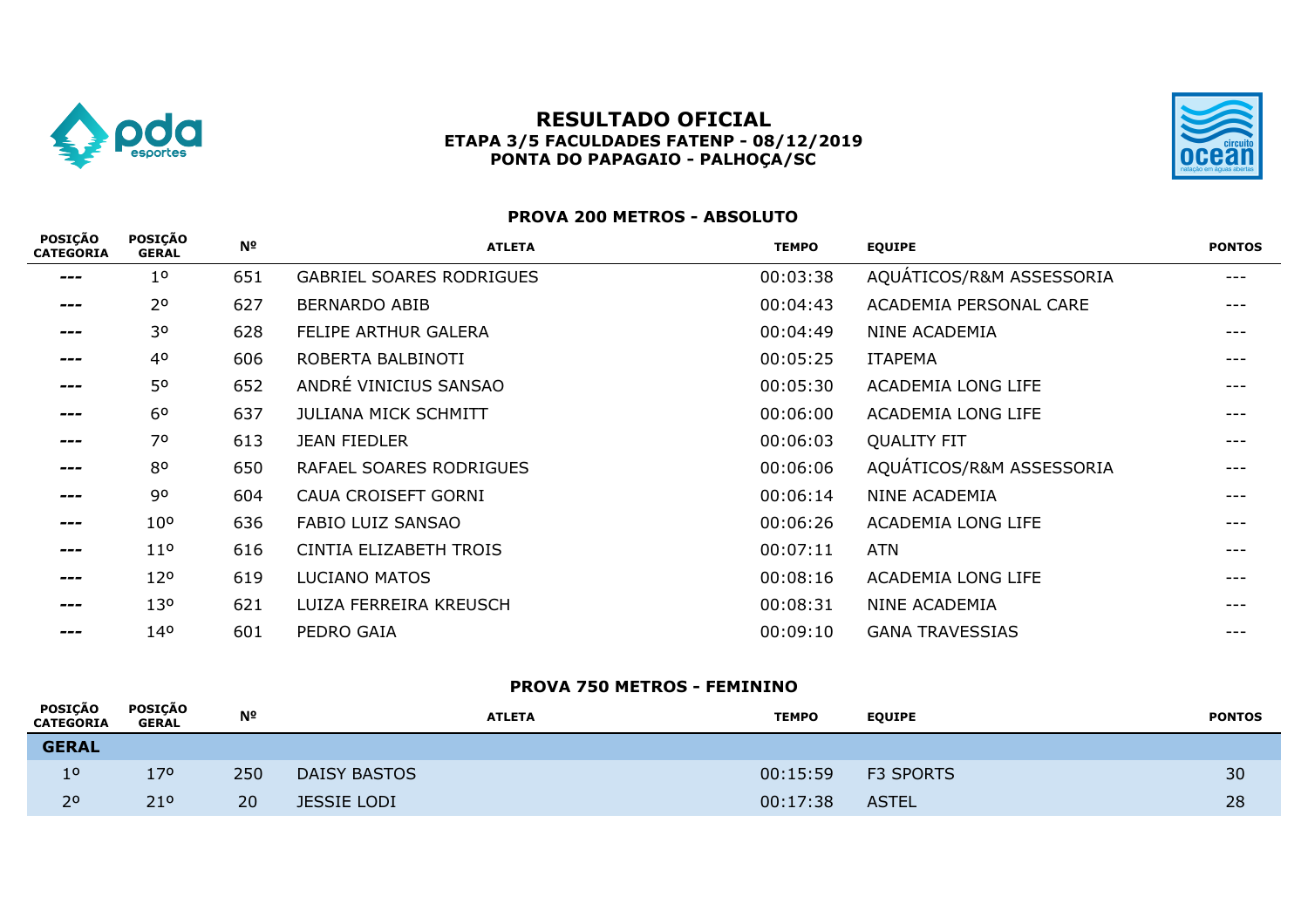| 30                    | 240                               | 406 | <b>NELISE RICHTER NETO</b>               | 00:17:58 | <b>ACM PORTO ALEGRE</b>  | 26 |
|-----------------------|-----------------------------------|-----|------------------------------------------|----------|--------------------------|----|
| 4 <sup>0</sup>        | 280                               | 487 | <b>VALERIA LUNARDINI</b>                 | 00:19:23 | <b>ACM PORTO ALEGRE</b>  | 24 |
| 50                    | 290                               | 486 | JULIANA SCHAURICH DE SOUZA               | 00:19:34 | AQUÁTICOS/R&M ASSESSORIA | 22 |
|                       | <b>SENIOR - 20 A 24 ANOS</b>      |     |                                          |          |                          |    |
| 1 <sup>0</sup>        | 370                               | 254 | <b>JHOSENY SANTOS</b>                    | 00:21:31 | <b>TREINO TRAVESSIAS</b> | 20 |
|                       | <b>MASTER I - 25 A 29 ANOS</b>    |     |                                          |          |                          |    |
| 1 <sup>o</sup>        | 360                               | 255 | <b>DEBORA MARTINS VIDOR</b>              | 00:21:30 | ACADEMIA VIDA E ÁGUA     | 20 |
| 2 <sup>o</sup>        | 41°                               | 249 | THAIS DO AMARAL MARQUES                  | 00:25:18 | ACM PORTO ALEGRE         | 18 |
| 30                    | 420                               | 245 | DENISE PEITER TONDOLO                    | 00:25:36 | <b>F3 SPORTS</b>         | 16 |
| 40                    | 430                               | 244 | <b>ZENAIDE BITTENCOURT</b>               | 00:26:42 | <b>ICARA TRIATHLON</b>   | 14 |
|                       | <b>MASTER II - 30 A 34 ANOS</b>   |     |                                          |          |                          |    |
| 1 <sup>0</sup>        | 310                               | 240 | VANESSA JUSTO OLIVEIRA                   | 00:20:35 | SAPT NATAÇÃO             | 20 |
| 2 <sup>o</sup>        | 450                               | 237 | <b>LEONICE RODRIGUES</b>                 | 00:27:46 | ESPAÇO AQUÁTICO          | 18 |
|                       | <b>MASTER III - 35 A 39 ANOS</b>  |     |                                          |          |                          |    |
| 1 <sup>0</sup>        | 320                               | 223 | <b>GABRIELA AURICH STEIL</b>             | 00:20:47 | NINE ACADEMIA            | 20 |
| 2 <sup>o</sup>        | 350                               | 47  | ADRIANA MORAIS AITA                      | 00:21:29 | ACM PORTO ALEGRE         | 18 |
|                       | <b>MASTER VII - 55 A 59 ANOS</b>  |     |                                          |          |                          |    |
| 1 <sup>0</sup>        | 470                               | 488 | LETÍCIA SCHULTZ DAVILA                   | 00:35:48 | AQUÁTICOS/R&M ASSESSORIA | 20 |
| 2 <sup>o</sup>        | 480                               | 287 | PAULA CHRISTINE ANSCHAU DO AMARAL SANTOS | 00:37:00 | <b>SPORT CENTER</b>      | 18 |
|                       | <b>MASTER VIII - 60 A 69 ANOS</b> |     |                                          |          |                          |    |
| 1 <sup>0</sup>        | 440                               | 238 | MARIA ISABEL VERISSIMO CASAGRANDA        | 00:27:12 | AQUÁTICOS/R&M ASSESSORIA | 20 |
| <b>PCD - ABSOLUTO</b> |                                   |     |                                          |          |                          |    |
| 1 <sup>o</sup>        | 490                               | 490 | SANDRA REGINA SILVA DOS SANTOS           | 00:42:38 | ACM PORTO ALEGRE         | 20 |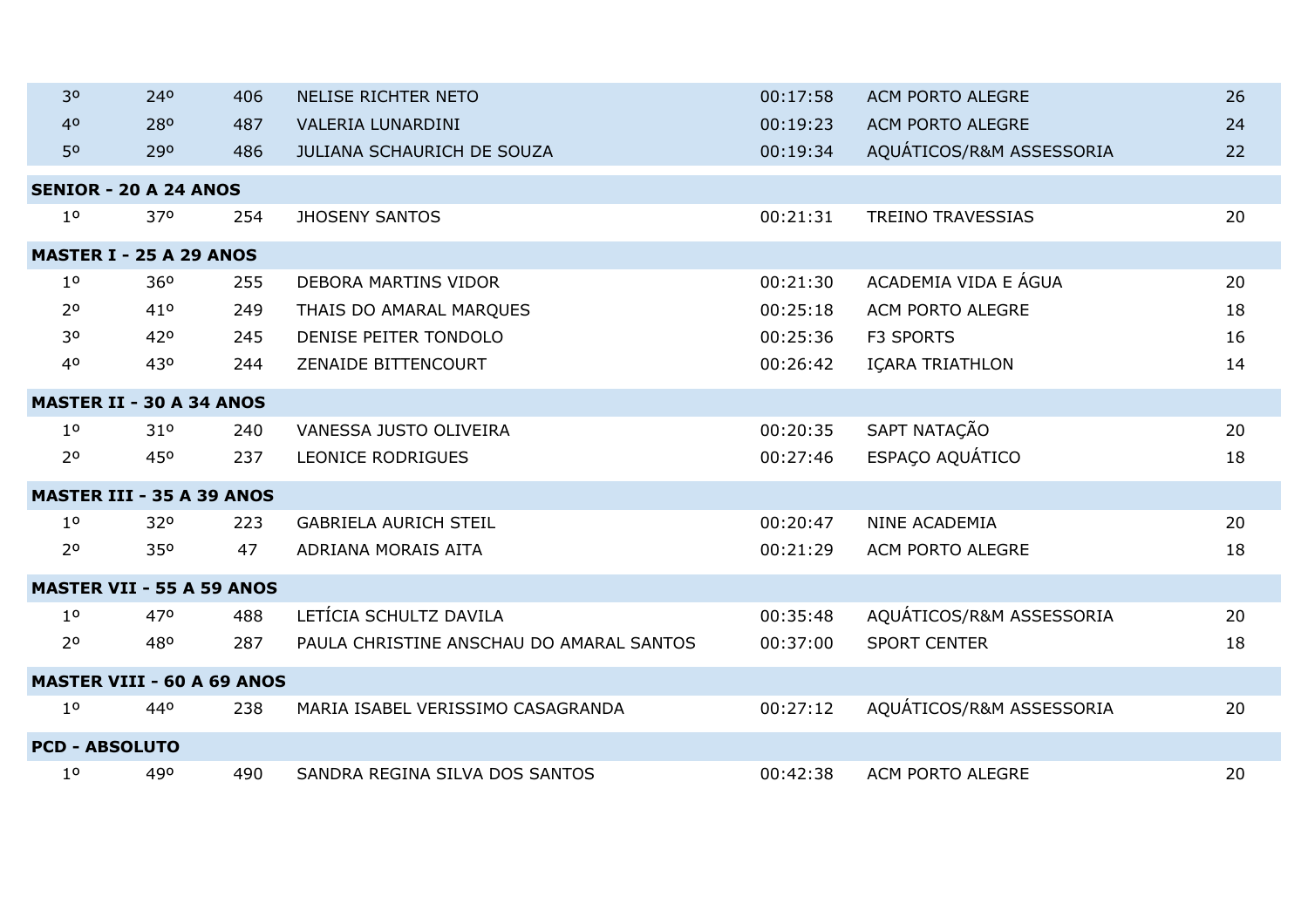#### **PROVA 750 METROS - MASCULINO**

| <b>POSIÇAO</b><br><b>CATEGORIA</b> | <b>POSIÇAO</b><br><b>GERAL</b> | N <sup>2</sup> | <b>ATLETA</b>                     | <b>TEMPO</b> | <b>EQUIPE</b>             | <b>PONTOS</b> |
|------------------------------------|--------------------------------|----------------|-----------------------------------|--------------|---------------------------|---------------|
| <b>GERAL</b>                       |                                |                |                                   |              |                           |               |
| 1 <sup>0</sup>                     | 1 <sup>0</sup>                 | 156            | <b>BRUNO BOPPRE</b>               | 00:11:23     | <b>SOW BRASIL</b>         | 30            |
| 2 <sup>o</sup>                     | 2 <sup>o</sup>                 | 498            | NEMO DE SOUZA                     | 00:14:00     | <b>F3 SPORTS</b>          | 28            |
| 3 <sup>o</sup>                     | 3 <sup>o</sup>                 | 444            | <b>RENATO GARCIA</b>              | 00:14:13     | <b>GNU</b>                | 26            |
| 40                                 | 4 <sup>o</sup>                 | 492            | WESLEY PARÉ GONÇALVES DOS SANTOS  | 00:15:19     | AQUÁTICOS/R&M ASSESSORIA  | 24            |
| 50                                 | 50                             | 139            | RICARDO Gregis Silveira           | 00:15:29     | avulso                    | 22            |
| <b>INFANTIL - 10 A 13 ANOS</b>     |                                |                |                                   |              |                           |               |
| 1 <sup>o</sup>                     | 15 <sup>o</sup>                | 172            | <b>IVO SCAMPINI</b>               | 00:18:51     | <b>F3 SPORTS</b>          | 20            |
| 2 <sup>o</sup>                     | 190                            | 173            | MATHEUS CARVALHO                  | 00:19:48     | ACADEMIA VIDA E ÁGUA      | 18            |
| 30                                 | 26 <sup>o</sup>                | 170            | <b>GUSTAVO DAVESSAC</b>           | 00:21:05     | ITJ TRAVESSIAS            | 16            |
| 40                                 | 40°                            | 171            | PEDRO CANTO TAVARES               | 00:26:26     | <b>GANA TRAVESSIAS</b>    | 14            |
| <b>MASTER I - 25 A 29 ANOS</b>     |                                |                |                                   |              |                           |               |
| 1 <sup>0</sup>                     | 80                             | 203            | GABRIEL HENRIQUE AZEREDO DA SILVA | 00:16:45     | ACM PORTO ALEGRE          | 20            |
| 2 <sup>o</sup>                     | 390                            | 493            | RODRIGO SOUZA MAIA                | 00:26:06     | <b>ACADEMIA LONG LIFE</b> | 18            |
| <b>MASTER II - 30 A 34 ANOS</b>    |                                |                |                                   |              |                           |               |
| 1 <sup>0</sup>                     | 11 <sup>0</sup>                | 495            | RAPHAEL MATSUMOTO                 | 00:17:56     | <b>F3 SPORTS</b>          | 20            |
| 2 <sup>o</sup>                     | 180                            | 497            | THIAGO GILLI TROCCOLI             | 00:19:43     | <b>ACADEMIA LONG LIFE</b> | 18            |
| <b>MASTER III - 35 A 39 ANOS</b>   |                                |                |                                   |              |                           |               |
| 1 <sup>0</sup>                     | 6 <sup>o</sup>                 | 503            | <b>RODRIGO MARTINS</b>            | 00:16:04     | POWER ASS. ESPORTIVA      | 20            |
| 2 <sup>o</sup>                     | 70                             | 501            | EDERSON LAURINDO                  | 00:16:07     | NEWPACE ASS. ESPORTIVA    | 18            |
| 30                                 | 120                            | 504            | SAMIR DA SILVA ROSA               | 00:17:58     | JOINVILLE ENDURO MIMIMI   | 16            |
| 4 <sup>o</sup>                     | 130                            | 499            | <b>RENAN SIFRONI</b>              | 00:17:59     | <b>SEM EQUIPE</b>         | 14            |
| 50                                 | 200                            | 502            | <b>ANDERSON RAMOS</b>             | 00:19:50     | <b>SEM EQUIPE</b>         | 12            |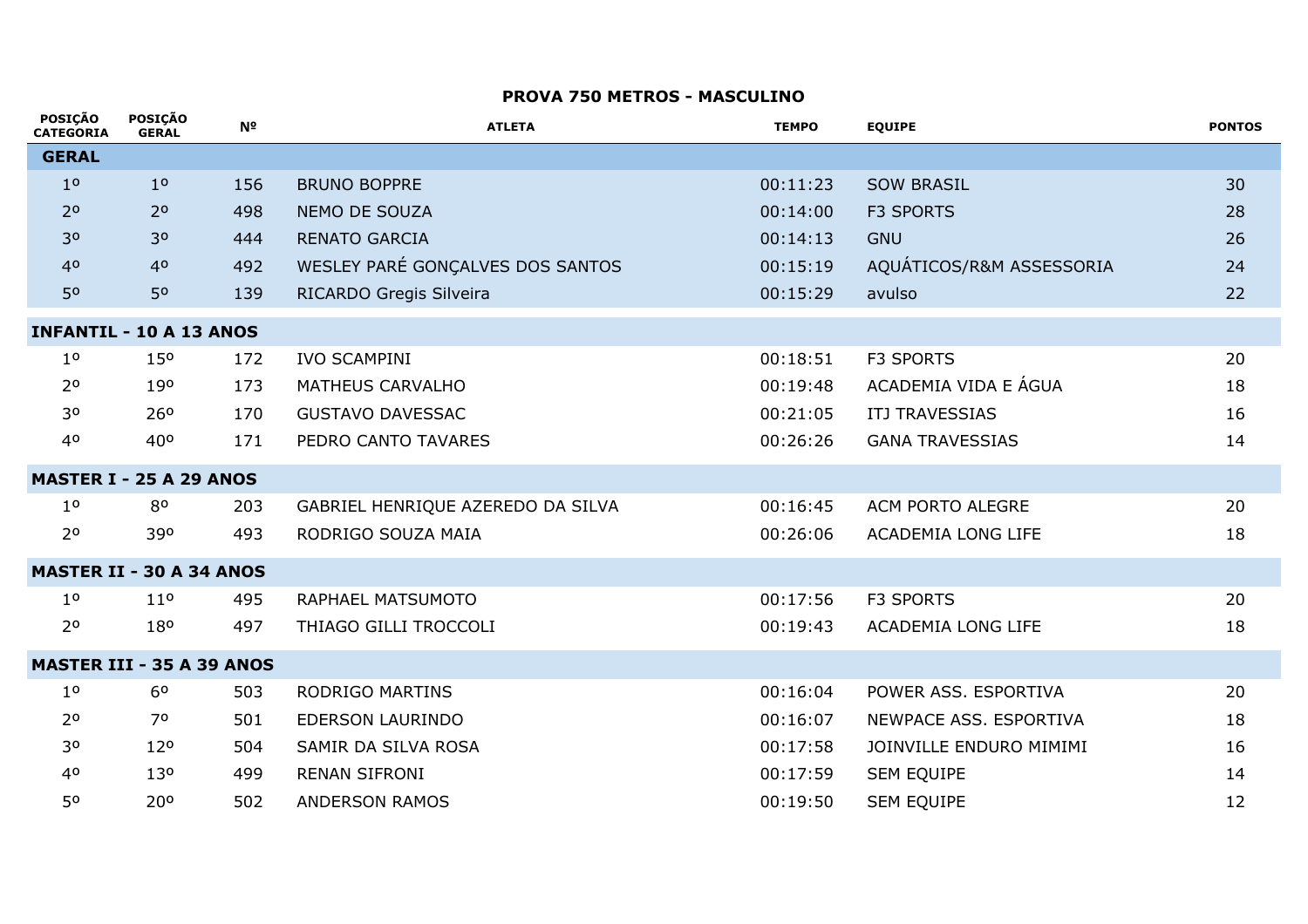| 6 <sup>0</sup> | 380                               | 500 | <b>LEANDRO DAL PONTE</b>         | 00:24:38 | IÇARA TRIATHLON                   | 10 |
|----------------|-----------------------------------|-----|----------------------------------|----------|-----------------------------------|----|
|                | <b>MASTER IV - 40 A 44 ANOS</b>   |     |                                  |          |                                   |    |
| 1 <sup>0</sup> | 10 <sup>o</sup>                   | 507 | RAFAEL SALATINO DIAS             | 00:17:22 | AQUÁTICOS/R&M ASSESSORIA          | 20 |
| 2 <sup>o</sup> | 14 <sup>o</sup>                   | 508 | FERNANDO CIRINEU DA SILVA NARDON | 00:18:29 | ACM PORTO ALEGRE                  | 18 |
| 30             | 30 <sup>o</sup>                   | 510 | QUINTINO PAVEI JUNIOR            | 00:23:08 | IÇARA TRIATHLON                   | 16 |
|                | <b>MASTER V - 45 A 49 ANOS</b>    |     |                                  |          |                                   |    |
| 1 <sup>0</sup> | 160                               | 204 | JOSE ORLANDO DE FARIAS JUNIOR    | 00:18:57 | <b>F3 SPORTS</b>                  | 20 |
|                | <b>MASTER VI - 50 A 54 ANOS</b>   |     |                                  |          |                                   |    |
| 1 <sup>0</sup> | 340                               | 531 | VALTER PAULO DE MIRANDA          | 00:24:02 | MARLIM NATAÇÃO                    | 20 |
|                | <b>MASTER VII - 55 A 59 ANOS</b>  |     |                                  |          |                                   |    |
| 1 <sup>o</sup> | 90                                | 199 | NILO TEIXEIRA DE OLIVEIRA        | 00:17:12 | AVENTUREIROS DO MAR RIO DAS OSTRA | 20 |
| 2 <sup>o</sup> | 250                               | 512 | ABEL ANTONIETTI                  | 00:21:03 | AQUÁTICOS/R&M ASSESSORIA          | 28 |
| 30             | 27°                               | 513 | ARAKEM PETRY RODRIGUES           | 00:21:45 | AQUÁTICOS/R&M ASSESSORIA          | 16 |
|                | <b>MASTER VIII - 60 A 69 ANOS</b> |     |                                  |          |                                   |    |
| 1 <sup>o</sup> | 220                               | 201 | JOSÉ MARCOS BONIFÁCIO PIRES      | 00:20:43 | MARLIM NATAÇÃO                    | 20 |
| 2 <sup>o</sup> | 230                               | 202 | <b>MARCIO CIULLA</b>             | 00:20:48 | <b>ACM PORTO ALEGRE</b>           | 18 |
| 30             | 330                               | 200 | VICENTE JOSE BERTOLETTI          | 00:23:50 | AQUÁTICOS/R&M ASSESSORIA          | 16 |
|                | <b>MASTER IX - +70 ANOS</b>       |     |                                  |          |                                   |    |
| 1 <sup>0</sup> | 46 <sup>o</sup>                   | 532 | ANTÔNIO QUILLINAN MACHADO        | 00:32:11 | POWER ASS. ESPORTIVA              | 20 |

# **PROVA 1.500 METROS - FEMININO**

 $\overline{\phantom{a}}$ 

| <b>POSICAO</b><br><b>CATEGORIA</b> | <b>POSICAO</b><br><b>GERAL</b> | Nº  | <b>ATLETA</b>            | <b>TEMPO</b> | <b>EQUIPE</b>    | <b>PONTOS</b> |
|------------------------------------|--------------------------------|-----|--------------------------|--------------|------------------|---------------|
| <b>GERAL</b>                       |                                |     |                          |              |                  |               |
| 1 <sup>0</sup>                     | 360                            | 436 | FABIANA MORETTI          | 00:25:55     | LIRA TENIS CLUBE | 30            |
| 2 <sup>o</sup>                     | 370                            | 365 | MARIANA CRUZZOLINI ALVES | 00:26:00     | LIRA TENIS CLUBE | 28            |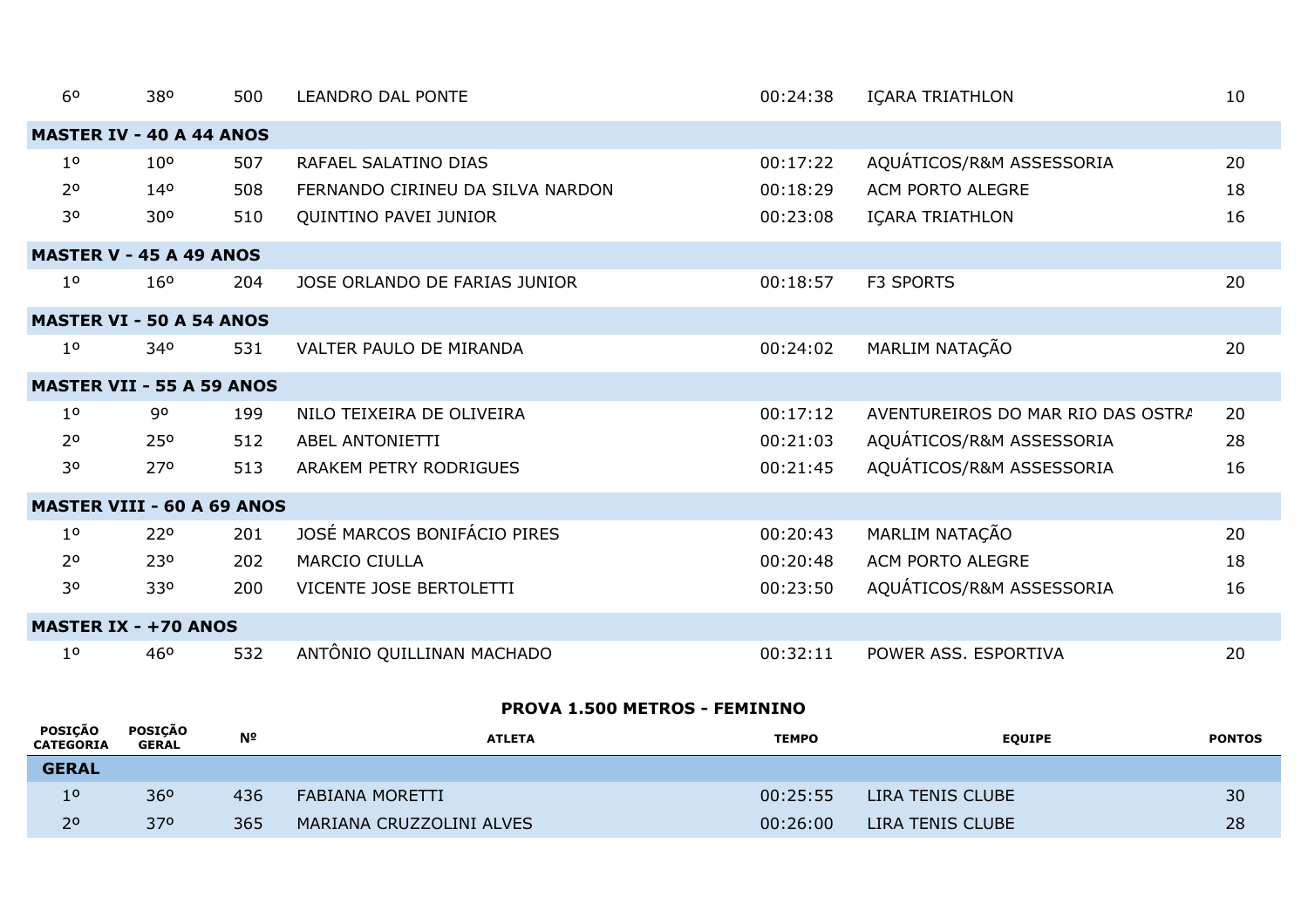| 30             | 400                             | 369 | <b>LUCIANE WINGERT</b>               | 00:26:37 | GRÊMIO NÁUTICO UNIÃO    | 26 |
|----------------|---------------------------------|-----|--------------------------------------|----------|-------------------------|----|
| 4 <sup>0</sup> | 430                             | 259 | ARIANE APARECIDA SIQUEIRA            | 00:27:36 | <b>LIRA TENIS CLUBE</b> | 24 |
| 50             | 480                             | 414 | VIRGINIA LUIZ CERQUEIRA SANTOS       | 00:28:04 | <b>GANA TRAVESSIAS</b>  | 22 |
|                | <b>INFANTIL - 10 A 13 ANOS</b>  |     |                                      |          |                         |    |
| 1 <sup>0</sup> | 56 <sup>o</sup>                 | 233 | LAURA TEIXEIRA ROST                  | 00:29:19 | ACAD. PEIXINHO AZUL     | 20 |
| 2 <sup>o</sup> | 680                             | 366 | NADINE NOLASCO RODRIGUES DE MARICHAL | 00:31:16 | ACM PORTO ALEGRE        | 18 |
| 30             | 1160                            | 232 | LAURA LOMBARDI                       | 00:43:00 | ACM PORTO ALEGRE        | 16 |
|                | <b>JUVENIL - 14 A 16 ANOS</b>   |     |                                      |          |                         |    |
| 1 <sup>0</sup> | 550                             | 461 | INÊS SOFIA ANTUNES TORPES            | 00:28:59 | <b>MARISTA</b>          | 20 |
|                | <b>SENIOR - 20 A 24 ANOS</b>    |     |                                      |          |                         |    |
| 1 <sup>o</sup> | 920                             | 462 | LUIZA FERRARI PASSEGGIO              | 00:36:21 | ACADEMIA VIDA E ÁGUA    | 20 |
| 2 <sup>o</sup> | 100°                            | 463 | CLARA KNIERIM CORREIA                | 00:39:02 | UDESC/CEFID             | 18 |
|                | <b>MASTER I - 25 A 29 ANOS</b>  |     |                                      |          |                         |    |
| 1 <sup>o</sup> | 540                             | 464 | SAMANTHA MORETTI                     | 00:28:55 | NINE ACADEMIA           | 20 |
| 2 <sup>o</sup> | 590                             | 465 | <b>TALINE LISBOA</b>                 | 00:29:52 | UDESC/CEFID             | 18 |
| 30             | 730                             | 467 | ROSANA CASTRO MENDEL                 | 00:31:51 | ACM PORTO ALEGRE        | 16 |
| 40             | 1050                            | 269 | <b>JULIANA DA ROSA RODRIGUES</b>     | 00:39:32 | SAPT NATAÇÃO            | 14 |
|                | <b>MASTER II - 30 A 34 ANOS</b> |     |                                      |          |                         |    |
| 1 <sup>0</sup> | 690                             | 458 | LUANA ROSSINI AUGUSTI                | 00:31:17 | ACM PORTO ALEGRE        | 20 |
| 2 <sup>o</sup> | 70 <sup>o</sup>                 | 403 | ANA PAULA FERREIRA ALVES             | 00:31:21 | ACM PORTO ALEGRE        | 18 |
| 30             | 71°                             | 406 | <b>NELISE RICHTER NETO</b>           | 00:31:29 | ACM PORTO ALEGRE        | 16 |
| 4 <sup>o</sup> | 790                             | 459 | CARLA WAGNER MATZENBACHER            | 00:32:46 | ACM PORTO ALEGRE        | 14 |
| 50             | 890                             | 405 | LUISA SIEVES                         | 00:34:52 | ACADEMIA LONG LIFE      | 12 |
| 6 <sup>o</sup> | 990                             | 423 | <b>MARUSKA MASSON</b>                | 00:38:40 | <b>ITAPEMA</b>          | 10 |
| 70             | 1220                            | 422 | CAROLINA PATRICIA KONIG              | 00:46:44 | ACM PORTO ALEGRE        | 9  |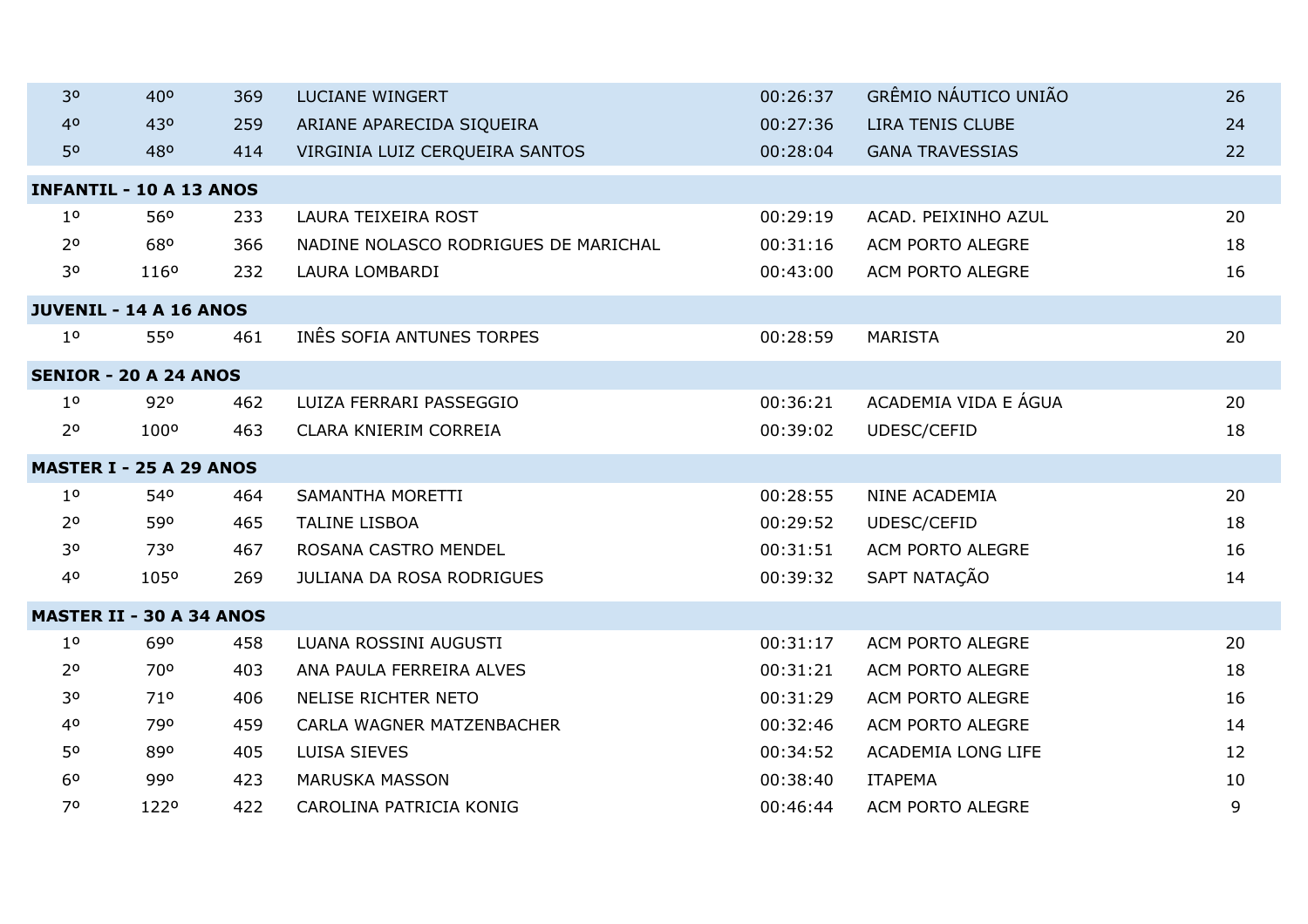|                | <b>MASTER III - 35 A 39 ANOS</b> |     |                               |          |                                    |    |
|----------------|----------------------------------|-----|-------------------------------|----------|------------------------------------|----|
| 1 <sup>0</sup> | 530                              | 263 | <b>LUANA TORRES</b>           | 00:28:43 | LIRA TENIS CLUBE                   | 20 |
| 2 <sup>o</sup> | 570                              | 417 | ROSIANE ALVES DA SILVA        | 00:29:51 | AQUÁTICOS/R&M ASSESSORIA           | 18 |
| 30             | 780                              | 290 | MAGALI COSTA                  | 00:32:45 | AQUÁTICOS/R&M ASSESSORIA           | 16 |
| 40             | 810                              | 400 | <b>MARIA ELENA BRANCHER</b>   | 00:32:57 | <b>EXSERCIENCE</b>                 | 14 |
| 50             | 1090                             | 419 | <b>GLAUCIA FLOR</b>           | 00:40:34 | ITAPEMA                            | 12 |
| 6 <sup>o</sup> | 1150                             | 430 | DANIELLE MONTEMOR PICHETH     | 00:42:31 | <b>MONTEMOR</b>                    | 10 |
| 70             | 1200                             | 517 | SUZANA DE MENDONÇA E SILVA    | 00:44:45 | ACM PORTO ALEGRE                   | 9  |
|                | <b>MASTER IV - 40 A 44 ANOS</b>  |     |                               |          |                                    |    |
| 1 <sup>0</sup> | 910                              | 457 | RENATA SILVÉRIO DE LUCA       | 00:35:24 | TREINO TRAVESSIAS / GANA TRAVESSIA | 20 |
| 2 <sup>o</sup> | 1040                             | 425 | LUCIANA MARINA SILVA          | 00:39:29 | <b>FS TEAM</b>                     | 18 |
| 30             | 1110                             | 253 | HELENA DE OLIVEIRA DE ROCCHI  | 00:40:56 | <b>ACM PORTO ALEGRE</b>            | 16 |
| 40             | 1210                             | 453 | <b>ANDREA LAMBERTS</b>        | 00:45:00 | TREINO TRAVESSIAS                  | 14 |
| 50             | 1240                             | 454 | KAREN JOAQUIM AMORIM          | 00:47:33 | ACM PORTO ALEGRE                   | 12 |
| 6 <sup>o</sup> | 1250                             | 394 | LUCIANA FRANCO                | 00:50:14 | ACM PORTO ALEGRE                   | 10 |
|                | <b>MASTER V - 45 A 49 ANOS</b>   |     |                               |          |                                    |    |
| 1 <sup>0</sup> | 620                              | 360 | ISABEL CRISTINA GOULART NUNES | 00:30:16 | ACM PORTO ALEGRE                   | 20 |
| 2 <sup>0</sup> | 770                              | 354 | <b>SORAYA LOPES</b>           | 00:32:28 | AQUÁTICOS/R&M ASSESSORIA           | 18 |
| 30             | 980                              | 387 | <b>CARLA MARQUES NUNES</b>    | 00:38:21 | ACM PORTO ALEGRE                   | 16 |
| 40             | 1020                             | 388 | FERNANDA TEREZINHA VIEIRA     | 00:39:16 | <b>TREINO TRAVESSIAS</b>           | 14 |
| 50             | 1080                             | 428 | <b>TATIANA TAVARES</b>        | 00:40:31 | <b>GANA TRAVESSIAS</b>             | 12 |
| 6 <sup>o</sup> | 1180                             | 362 | FERNANDA KNIJNIK              | 00:43:51 | GRÊMIO NÁUTICO UNIÃO               | 10 |
|                | <b>MASTER VI - 50 A 54 ANOS</b>  |     |                               |          |                                    |    |
| 1 <sup>0</sup> | 850                              | 350 | ALEXANDRA ZUCOLOTTO           | 00:33:42 | ACM PORTO ALEGRE                   | 20 |
| 2 <sup>0</sup> | 1120                             | 334 | <b>ELEONORA DORSI</b>         | 00:40:57 | <b>F3 SPORTS</b>                   | 18 |
| 30             | 1230                             | 330 | <b>ELIANE MANSAN</b>          | 00:46:54 | ACAD. PEIXINHO AZUL                | 16 |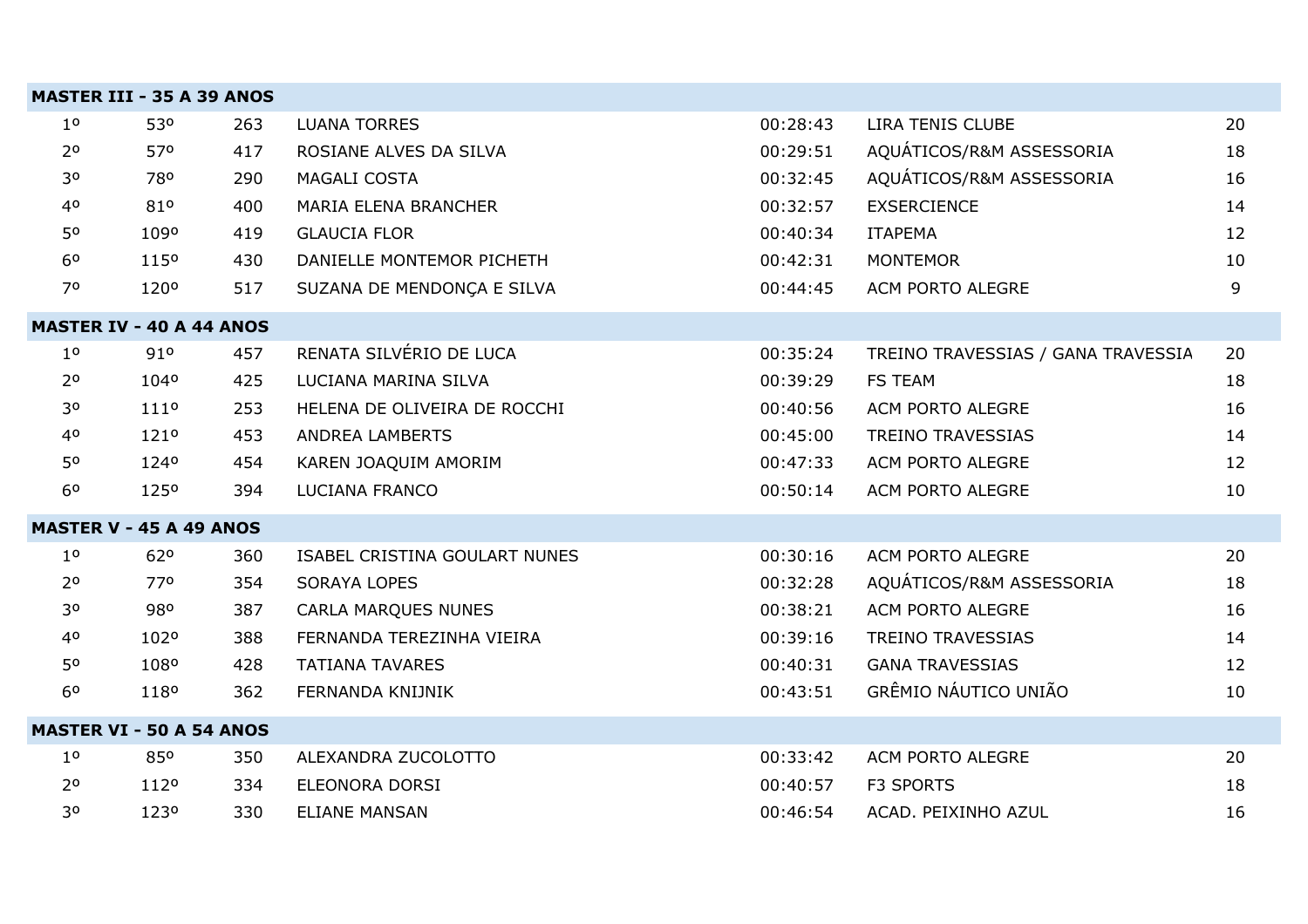|                | <b>MASTER VII - 55 A 59 ANOS</b>  |     |                         |          |                          |    |  |
|----------------|-----------------------------------|-----|-------------------------|----------|--------------------------|----|--|
| 1 <sup>o</sup> | 58°                               | 288 | <b>REGINA FELDMAN</b>   | 00:29:51 | <b>TREINO TRAVESSIAS</b> | 20 |  |
| 2 <sup>o</sup> | 76°                               | 372 | LONISE GERSTNER         | 00:32:21 | GRÊMIO NÁUTICO UNIÃO     | 18 |  |
| 30             | 101°                              | 375 | ANDREA SANRATOSA FREIRE | 00:39:09 | <b>TREINO TRAVESSIAS</b> | 16 |  |
| 4 <sup>o</sup> | 1130                              | 357 | SONIA CORDEIRO          | 00:41:16 | <b>LAS LUNAS</b>         | 14 |  |
| 50             | 1270                              | 374 | ALZIRA MACHADO          | 00:53:34 | ACM PORTO ALEGRE         | 12 |  |
| 6 <sup>o</sup> | 1280                              | 312 | ROZANE DE JESUS COSTA   | 00:59:11 | ACM PORTO ALEGRE         | 10 |  |
|                | <b>MASTER VIII - 60 A 69 ANOS</b> |     |                         |          |                          |    |  |
| 1 <sup>0</sup> | 1070                              | 317 | ELIZABETE VERONICA TOME | 00:40:04 | <b>GANA TRAVESSIAS</b>   | 20 |  |
|                | <b>MASTER IX - +70 ANOS</b>       |     |                         |          |                          |    |  |
| 1 <sup>o</sup> | 1190                              | 313 | <b>BARBARA BAPTISTA</b> | 00:44:01 | <b>GANA TRAVESSIAS</b>   | 20 |  |

## **PROVA 1.500 METROS - MASCULINO**

| <b>POSIÇÃO</b><br><b>CATEGORIA</b> | POSIÇÃO<br><b>GERAL</b> | Nº  | <b>ATLETA</b>                    | <b>TEMPO</b> | <b>EQUIPE</b>           | <b>PONTOS</b> |
|------------------------------------|-------------------------|-----|----------------------------------|--------------|-------------------------|---------------|
| <b>GERAL</b>                       |                         |     |                                  |              |                         |               |
| 1 <sup>0</sup>                     | 1 <sup>0</sup>          | 598 | <b>LUCAS DAVESSAC</b>            | 00:19:38     | <b>ITJ TRAVESSIAS</b>   | 30            |
| 2 <sup>o</sup>                     | 2 <sup>o</sup>          | 594 | <b>LUCAS RECH</b>                | 00:20:15     | ABAIN/NATAÇÃO BRUSQUE   | 28            |
| 30                                 | 3 <sup>o</sup>          | 98  | <b>HENRIQUE ABIB</b>             | 00:20:55     | ACADEMIA PERSONAL CARE  | 26            |
| 4 <sup>0</sup>                     | 4 <sup>o</sup>          | 106 | <b>MOACYR GUESDES JUNIOR</b>     | 00:21:08     | <b>LIRA TENIS CLUBE</b> | 24            |
| 50                                 | 50                      | 105 | <b>LEANDRO MENEGAZ</b>           | 00:21:15     | POWER ASS. ESPORTIVA    | 22            |
| <b>INFANTIL - 10 A 13 ANOS</b>     |                         |     |                                  |              |                         |               |
| 1 <sup>o</sup>                     | 240                     | 591 | RODRIGO FEITEN WINGERT SANT ANNA | 00:27:17     | GRÊMIO NÁUTICO UNIÃO    | 20            |
| 2 <sup>o</sup>                     | 450                     | 593 | JOÃO VITOR MOREIRA DA SILVA      | 00:30:41     | ACAD. PEIXINHO AZUL     | 18            |
| 30                                 | 1060                    | 592 | <b>GABRIEL LOMBARDI</b>          | 00:42:51     | ACM PORTO ALEGRE        | 16            |

**JUVENIL - 14 A 16 ANOS**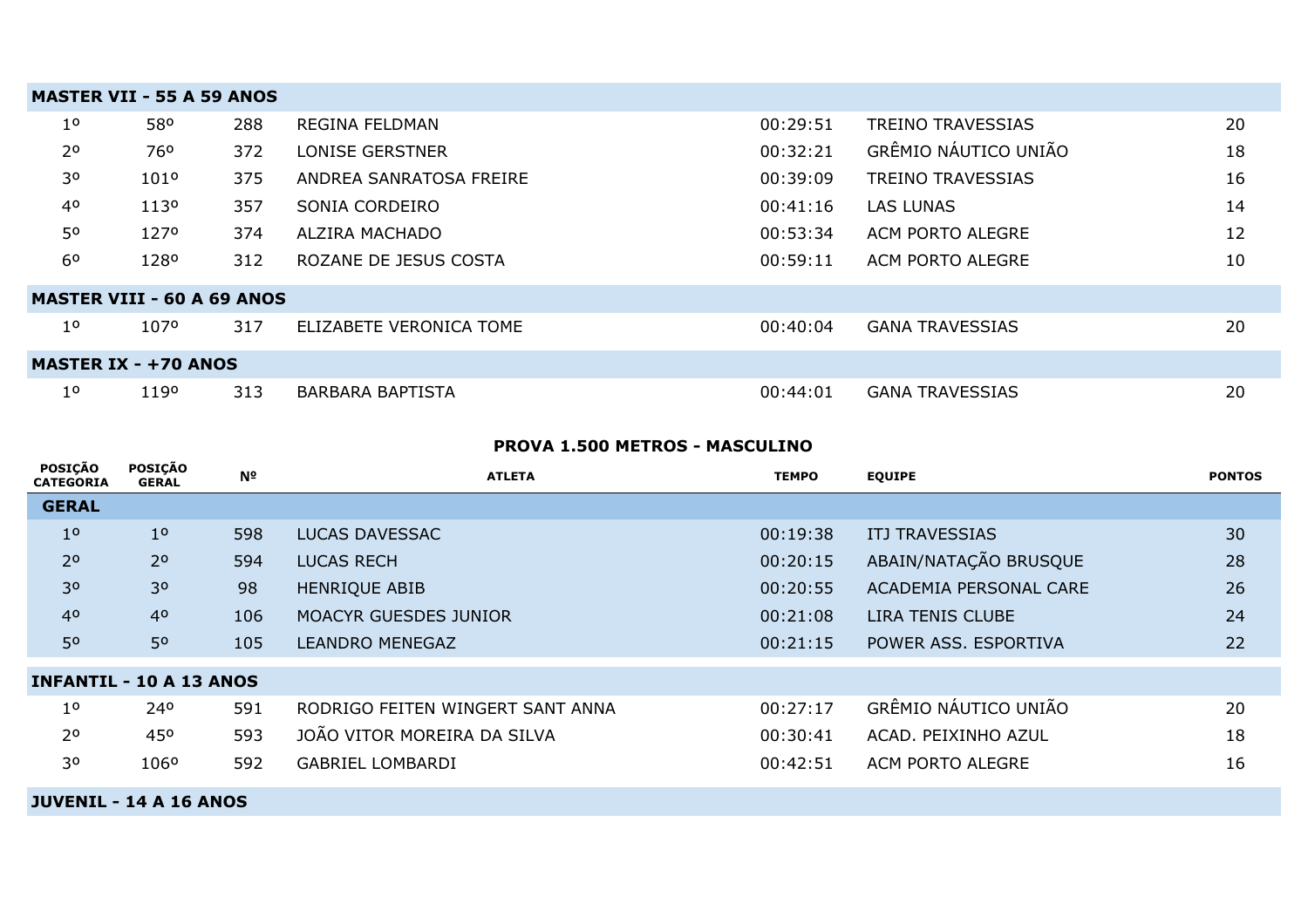| 1 <sup>0</sup> | 11 <sup>0</sup>                 | 599 | <b>CRISTIANO PEREIRA</b>        | 00:24:19 | NADAR ITAJAÍ             | 20 |
|----------------|---------------------------------|-----|---------------------------------|----------|--------------------------|----|
| 2 <sup>o</sup> | 310                             | 597 | <b>KAUÃ BASTOS</b>              | 00:28:20 | ACM PORTO ALEGRE         | 18 |
|                | JÚNIOR - 17 A 19 ANOS           |     |                                 |          |                          |    |
| 1 <sup>0</sup> | 870                             | 602 | PEDRO JOB MELLO PIGATTO         | 00:37:28 | ACAD. PEIXINHO AZUL      | 20 |
|                | <b>SENIOR - 20 A 24 ANOS</b>    |     |                                 |          |                          |    |
| 1 <sup>0</sup> | 230                             | 653 | EDUARDO VICENZI BRANDALISE      | 00:27:14 | F3 SPORTS                | 20 |
| 2 <sup>o</sup> | 380                             | 579 | DILSON PASINI LIMA              | 00:29:13 | S.R. MAMPITUBA           | 18 |
|                | <b>MASTER I - 25 A 29 ANOS</b>  |     |                                 |          |                          |    |
| 1 <sup>0</sup> | 80                              | 150 | YURI WOJCIECHOWSKI              | 00:22:44 | POWER ASS. ESPORTIVA     | 20 |
| 2 <sup>o</sup> | 10 <sup>o</sup>                 | 656 | LUCA SILVA RIETH                | 00:23:37 | S.R. MAMPITUBA           | 18 |
| 30             | 140                             | 654 | LUCAS FELIPE ROBAERT FERREIRA   | 00:25:09 | ACM PORTO ALEGRE         | 16 |
| 40             | 410                             | 144 | RODRIGO CAMARGO PRATES          | 00:29:39 | <b>TREINO TRAVESSIAS</b> | 14 |
| 50             | 510                             | 142 | DANIEL FAITAO BALVEDI           | 00:31:15 | <b>SEM EQUIPE</b>        | 12 |
| 6 <sup>o</sup> | 60 <sup>o</sup>                 | 143 | <b>GILLIARD JUNCKES</b>         | 00:32:55 | NADAR ITAJAÍ             | 10 |
| 70             | 820                             | 657 | GABRIEL MARQUES REGINATO        | 00:35:59 | UDESC/CEFID              | 9  |
| 80             | 940                             | 655 | EDUARDO HAYASHI SANT'ANA        | 00:40:39 | AQUÁTICOS/R&M ASSESSORIA | 8  |
|                | <b>MASTER II - 30 A 34 ANOS</b> |     |                                 |          |                          |    |
| 1 <sup>0</sup> | 6 <sup>o</sup>                  | 161 | <b>BRUNO SEEMANN</b>            | 00:22:25 | LIRA TENIS CLUBE         | 20 |
| 2 <sup>o</sup> | 70                              | 151 | FELIPE DOMINGOS LISBOA          | 00:22:30 | UDESC/CEFID              | 18 |
| 30             | 90                              | 156 | <b>BRUNO BOPPRE</b>             | 00:22:51 | <b>SOW BRASIL</b>        | 16 |
| 40             | 270                             | 148 | LEONARDO GONÇALVES LUCIANO      | 00:27:42 | UDESC/CEFID              | 14 |
| 40             | 470                             | 157 | <b>BRUNO MARIOTTO JUBRAN</b>    | 00:30:49 | ACM PORTO ALEGRE         | 12 |
| 50             | 640                             | 159 | <b>DOUGLAS BRUCHADO</b>         | 00:33:52 | <b>UNISUL</b>            | 10 |
| 6 <sup>0</sup> | 660                             | 160 | RAFAEL FRANZONI                 | 00:34:13 | F3 SPORTS                | 9  |
| 70             | 830                             | 155 | LUIS ROBERTO SCHWERTNER STOFFEL | 00:36:07 | ACM PORTO ALEGRE         | 8  |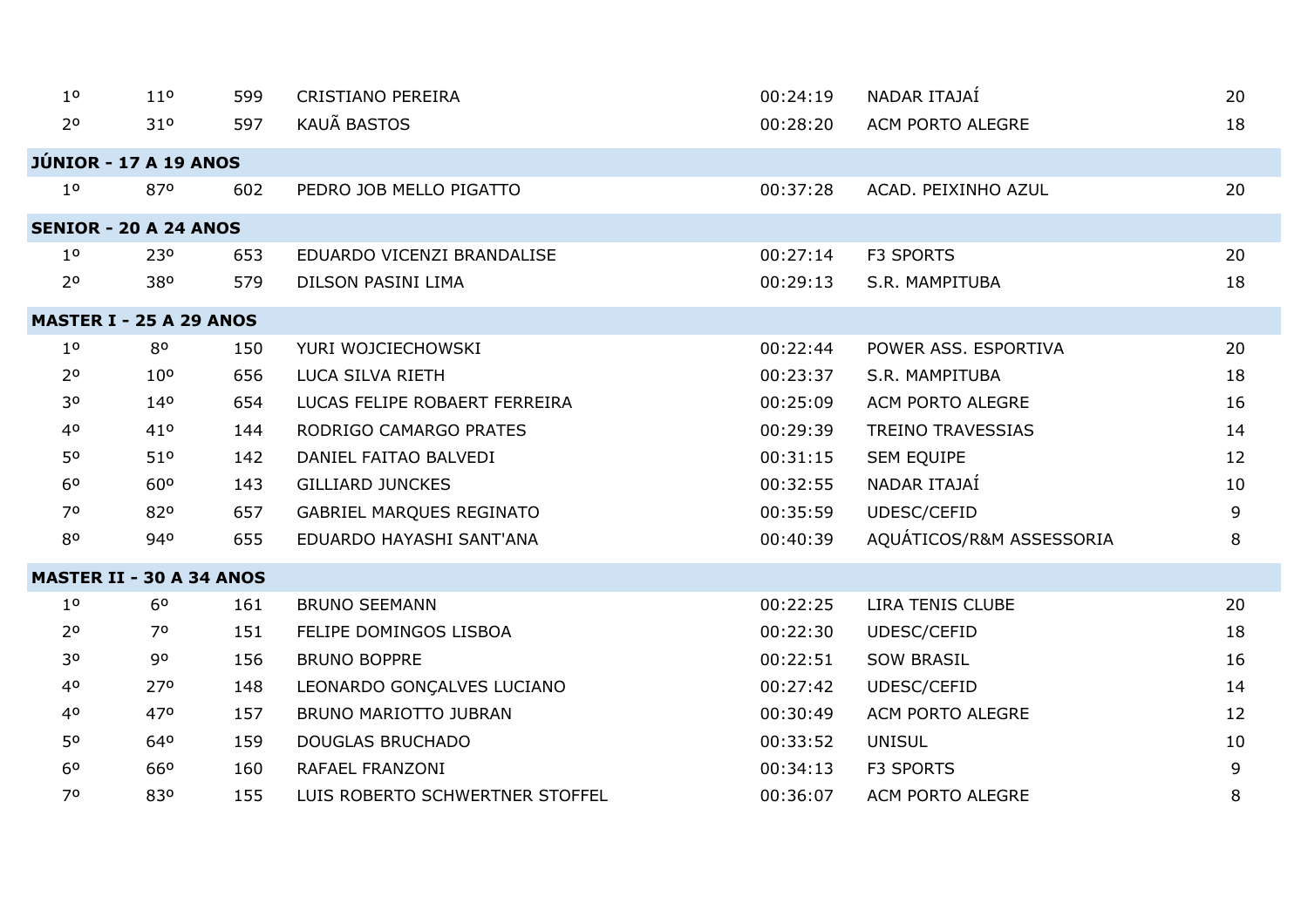|                 | <b>MASTER III - 35 A 39 ANOS</b> |     |                                         |          |                          |                |
|-----------------|----------------------------------|-----|-----------------------------------------|----------|--------------------------|----------------|
| 1 <sup>o</sup>  | 13 <sup>o</sup>                  | 476 | GUILHERME WOLFFENBUTTEL MARIATH         | 00:24:47 | <b>TREINO TRAVESSIAS</b> | 20             |
| 2 <sup>o</sup>  | 17 <sup>o</sup>                  | 165 | FERNANDO DA FONSECA FARIA               | 00:25:28 | F3 SPORTS                | 18             |
| 30              | 220                              | 167 | RAMAI MENDES MACEDO DE VASCONCELOS DIAS | 00:26:59 | LIRA TENIS CLUBE         | 16             |
| 4 <sup>o</sup>  | 330                              | 477 | CARLOS JOSÉ HEIMFARTH                   | 00:28:26 | MARLIM NATAÇÃO           | 14             |
| 50              | 440                              | 169 | FELIPE LEDUR                            | 00:30:37 | F3 SPORTS                | 12             |
| 6 <sup>o</sup>  | 750                              | 163 | DIEGO CAMPOS                            | 00:35:02 | SEM EQUIPE               | 10             |
| 70              | 80 <sup>o</sup>                  | 474 | WALTER LOPES PEDRO                      | 00:35:56 | F3 SPORTS                | 9              |
| 80              | 950                              | 168 | <b>DANIEL ABREU</b>                     | 00:40:40 | ACADEMIA VIDA E ÁGUA     | 8              |
| 90              | 1170                             | 475 | ERICO LOMBARDI                          | 00:46:01 | ACM PORTO ALEGRE         | $\overline{7}$ |
|                 | <b>MASTER IV - 40 A 44 ANOS</b>  |     |                                         |          |                          |                |
| 1 <sup>0</sup>  | 16 <sup>o</sup>                  | 110 | MAURICIO SOARES                         | 00:25:17 | SEM EQUIPE               | 20             |
| 2 <sup>o</sup>  | 210                              | 353 | LUIS HENRIQUE SIQUEIRA JUNIOR           | 00:26:57 | <b>GNU</b>               | 18             |
| 30              | 260                              | 478 | MAURO ROBERTO HIRT                      | 00:27:38 | POWER ASS. ESPORTIVA     | 16             |
| 40              | 280                              | 97  | <b>FERNANDO BECHER</b>                  | 00:27:57 | NINE ACADEMIA            | 14             |
| 50              | 30 <sup>o</sup>                  | 109 | ANDRE LUIZ MEIRA DE OLIVEIRA            | 00:28:06 | <b>F3 SPORTS</b>         | 12             |
| 6 <sup>o</sup>  | 46°                              | 472 | EDUARDO MEINEL BOEHME                   | 00:30:43 | BLUMENAU ÁGUAS ABERTAS   | 10             |
| 70              | 490                              | 104 | FERNANDO IZUMI JUNIOR                   | 00:31:06 | CLUBE ATLÉTICO BAEPENDI  | 9              |
| 80              | 520                              | 479 | <b>RAY BORGES MARTINS</b>               | 00:31:38 | POWER ASS. ESPORTIVA     | 8              |
| 90              | 720                              | 101 | <b>JULIANO VIECELI</b>                  | 00:34:43 | SEM EQUIPE               | 7              |
| 10 <sup>o</sup> | 880                              | 469 | MIGUEL MORETO                           | 00:37:45 | F3 SPORTS                | 6              |
| 11 <sup>o</sup> | 960                              | 107 | RODRIGO COLARES FRITZ                   | 00:40:41 | AQUÁTICOS/R&M ASSESSORIA | 5.             |
|                 | <b>MASTER V - 45 A 49 ANOS</b>   |     |                                         |          |                          |                |
| 1 <sup>0</sup>  | 25 <sup>o</sup>                  | 114 | DANIEL SCHLICHTING                      | 00:27:37 | POWER ASS. ESPORTIVA     | 20             |
| 2 <sup>o</sup>  | 290                              | 113 | <b>FABIO JOBIM</b>                      | 00:28:03 | VIVA BEM ASS. ESPORTIVA  | 18             |
| 30              | 420                              | 482 | LUCIANO SOUSA DA COSTA                  | 00:30:15 | POWER ASS. ESPORTIVA     | 16             |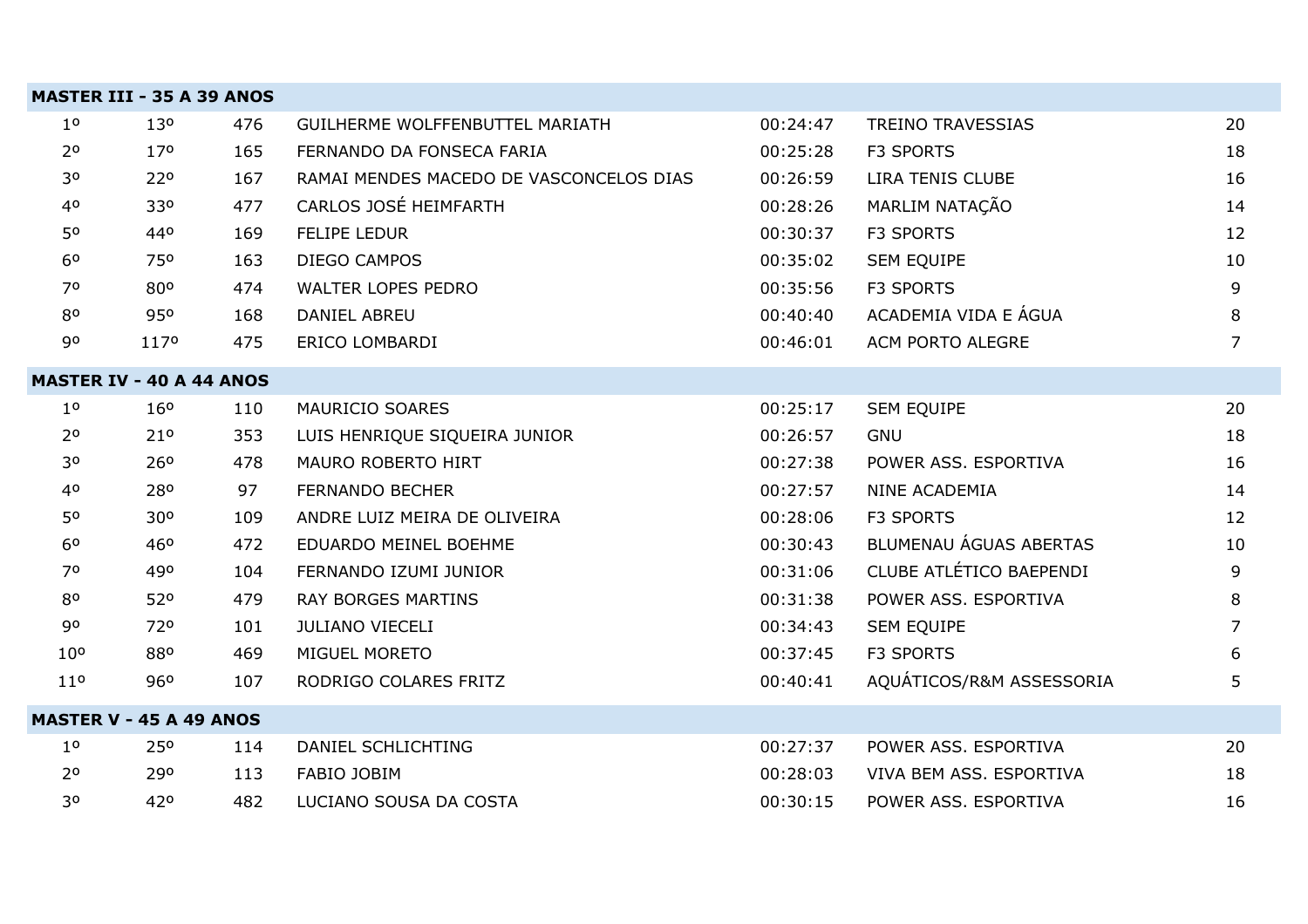| 40                              | 630                               | 481 | ALESSANDRO PINHEIRO                       | 00:33:42 | AQUÁTICOS/R&M ASSESSORIA          | 14 |  |  |  |  |
|---------------------------------|-----------------------------------|-----|-------------------------------------------|----------|-----------------------------------|----|--|--|--|--|
| 50                              | 840                               | 115 | <b>ORLEI BATISTA</b>                      | 00:36:33 | <b>SEM EQUIPE</b>                 | 12 |  |  |  |  |
| 6 <sup>o</sup>                  | 90°                               | 112 | ANDREAS SCHENKEL                          | 00:38:03 | <b>SEM EQUIPE</b>                 | 10 |  |  |  |  |
| 70                              | 970                               | 480 | JOAO FRANCISCO ANSCHAU AMARAL             | 00:40:54 | <b>SPORT CENTER</b>               | 9  |  |  |  |  |
| 80                              | 1140                              | 116 | VALDEMIR MANOEL SILVA                     | 00:45:09 | <b>VMS</b>                        | 8  |  |  |  |  |
| <b>MASTER VI - 50 A 54 ANOS</b> |                                   |     |                                           |          |                                   |    |  |  |  |  |
| 1 <sup>0</sup>                  | 180                               | 126 | MAURÍCIO LATERÇA MARTINS                  | 00:26:27 | <b>F3 SPORTS</b>                  | 20 |  |  |  |  |
| 2 <sup>o</sup>                  | 190                               | 124 | HERMAN IGNACIO PINEYRUA                   | 00:26:30 | POWER ASS. ESPORTIVA              | 18 |  |  |  |  |
| 30                              | 35 <sup>o</sup>                   | 125 | CARLOS EDUARDO RODRIGUES ALVES            | 00:28:48 | RACER ACADEMIA                    | 16 |  |  |  |  |
| 40                              | 670                               | 123 | EVERTON AMARO DEZOTTI                     | 00:34:14 | AQUÁTICOS/R&M ASSESSORIA          | 14 |  |  |  |  |
| 50                              | 1030                              | 119 | ENIO HENRIQUE GUTERRES                    | 00:42:22 | <b>SEM EQUIPE</b>                 | 12 |  |  |  |  |
| 6 <sup>o</sup>                  | 1260                              | 485 | GILBERTO ADRIANE DA SILVA                 | 00:55:21 | <b>URCA CURITIBA</b>              | 10 |  |  |  |  |
|                                 | <b>MASTER VII - 55 A 59 ANOS</b>  |     |                                           |          |                                   |    |  |  |  |  |
| 1 <sup>0</sup>                  | 120                               | 131 | DANIEL JUAN PAGANO                        | 00:24:35 | <b>GANA TRAVESSIAS</b>            | 20 |  |  |  |  |
| 2 <sup>o</sup>                  | 340                               | 128 | PAULO ROBERTO CARDOSO MOREIRA DE OLIVEIRA | 00:28:31 | <b>GANA TRAVESSIAS</b>            | 18 |  |  |  |  |
| 30                              | 390                               | 127 | ANDRE JUNQUEIRA XAVIER                    | 00:29:22 | F3 SPORTS                         | 16 |  |  |  |  |
| 40                              | 610                               | 133 | RAFAEL HEINCKE DO NASCIMENTO              | 00:33:12 | AQUÁTICOS/R&M ASSESSORIA          | 14 |  |  |  |  |
| 50                              | 65°                               | 130 | NILO TEIXEIRA DE OLIVEIRA                 | 00:33:57 | AVENTUREIROS DO MAR RIO DAS OSTRA | 12 |  |  |  |  |
| 6 <sup>o</sup>                  | 860                               | 132 | JOSÉ CARLOS OLIVEIRA MEDEIROS             | 00:36:45 | ACM PORTO ALEGRE                  | 10 |  |  |  |  |
| 70                              | 110 <sup>o</sup>                  | 129 | HERACLITO INACIO RIBAS                    | 00:43:39 | <b>GANA TRAVESSIAS</b>            | 9  |  |  |  |  |
|                                 | <b>MASTER VIII - 60 A 69 ANOS</b> |     |                                           |          |                                   |    |  |  |  |  |
| 1 <sup>0</sup>                  | 15 <sup>o</sup>                   | 136 | <b>CYRANO NETTO BRASIL</b>                | 00:25:09 | CNB NATAÇÃO                       | 20 |  |  |  |  |
| 2 <sup>o</sup>                  | 20°                               | 135 | RAUL BUARQUE                              | 00:26:37 | <b>TREINO TRAVESSIAS</b>          | 18 |  |  |  |  |
| 30                              | 320                               | 134 | <b>IVAN SANTOS MACEDO</b>                 | 00:28:22 | CAMINHO DO MAR/PINGUIRITO         | 16 |  |  |  |  |
| 40                              | 930                               | 138 | ROBERTO DAVI TROIS - PCD                  | 00:40:23 | <b>ATN</b>                        | 14 |  |  |  |  |
|                                 |                                   |     |                                           |          |                                   |    |  |  |  |  |

**PCD - ABSOLUTO**